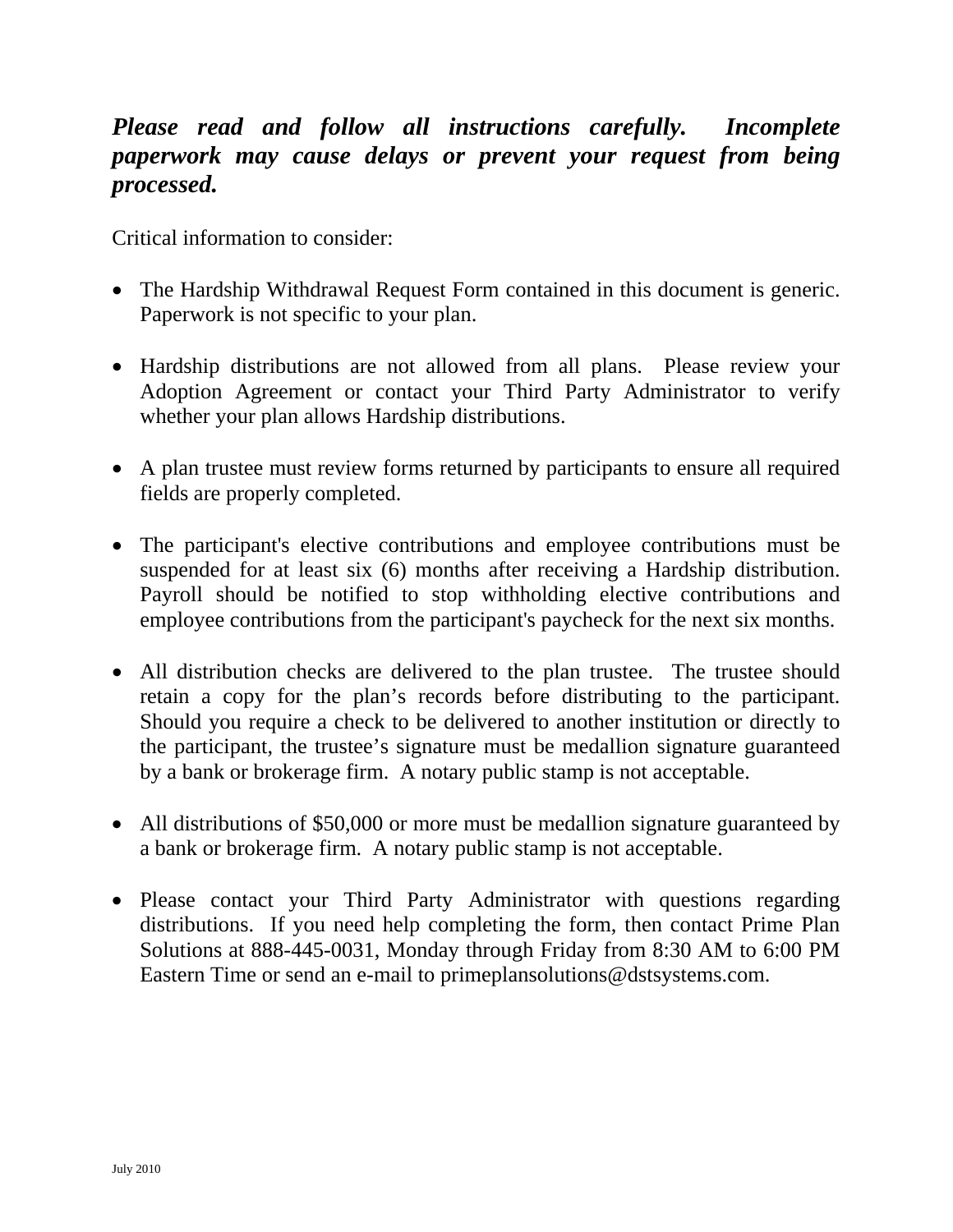# **Hardship Withdrawal Instructions**

*Participant Hardship distributions are only available from pre-tax salary deferrals, excluding earnings. Roth deferrals, employer contributions, rollovers, or profit sharing contributions cannot be used for a Hardship distribution.* 

*If the plan allows loans, the participant must consider taking a loan first before requesting a Hardship. A loan is not required if the loan repayments would only increase the participant's financial hardship.* 

When a participant requests a Hardship from a 401(k) plan, the trustee should complete the steps outlined below.

- 1. Copy the following forms:
	- HARDSHIP WITHDRAWAL REQUEST FORM;
	- SPECIAL TAX NOTICE REGARDING PLAN PAYMENTS
- 2. Provide both documents listed above to the participant. The participant should complete the Hardship Withdrawal Request Form and return it to the trustee.
- 3. Complete the plan trustee section of the Hardship Withdrawal Request Form. Retain original paperwork in the plan's files. A copy of the completed request may be faxed to Prime Plan Solutions at 816-218-0079 or mailed to:

Prime Plan Solutions P.O. Box 219162 Kansas City, MO 64121-9162

- 4. Prime Plan Solutions will process the Hardship distribution and send a check (payable to the participant) directly to the plan trustee, for delivery to the participant. If the check is to be sent directly to the participant's address, please indicate this on the Hardship Withdrawal Request Form and have the trustee's signature medallion signature guaranteed by a bank or brokerage firm. A notary public stamp is not acceptable.
- 5. All requests *must* be medallion signature guaranteed if they exceed \$50,000 or if the check is being mailed to any address other than the plan's address of record. A medallion signature guarantee for the trustee may be obtained from a brokerage firm or bank.
- 6. The participant's elective contributions and employee contributions must be suspended for at least six (6) months after receiving a Hardship distribution. Notify Payroll to stop withholding elective contributions and employee contributions from the participant's paycheck for the next six months.

**Paperwork containing a medallion signature guarantee cannot be faxed; the original form is required.**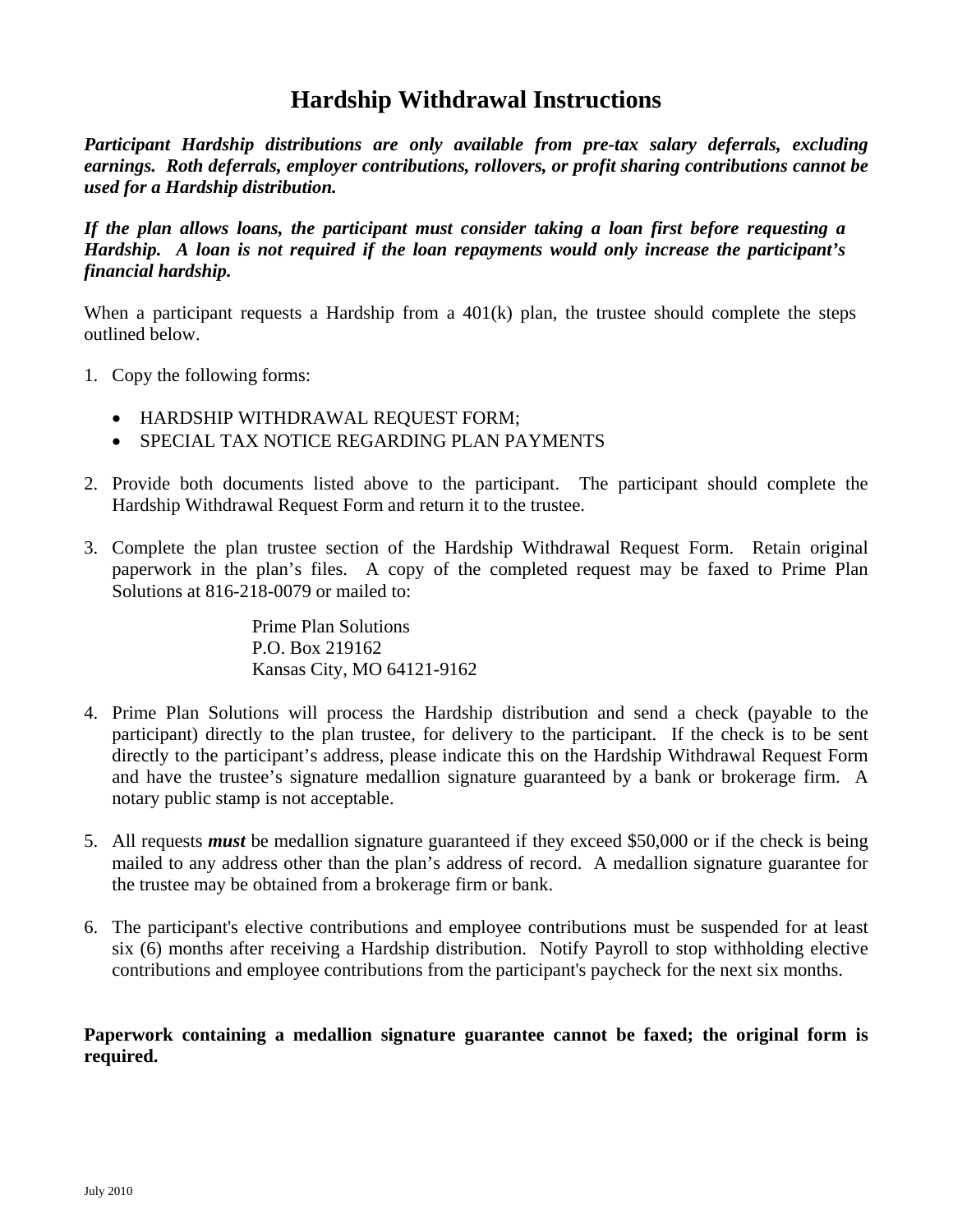## **Hardship Withdrawal Request Form**

| Plan Name:   | Plan Number:              |
|--------------|---------------------------|
| Participant: | Last 4 digits of $SSN#$ : |

Hardship withdrawal amount: \$\_\_\_\_\_\_\_\_\_\_\_\_\_ (Only allowed to withdraw pre-tax salary deferrals)

Participants can request a Hardship withdrawal if payment is used to cover the following:

- Expenses for medical care previously incurred by the participant, participant's spouse, designated primary beneficiary, or dependent; or necessary for the participant, participant's spouse, primary beneficiary, or dependent to obtain medical care;
- Costs directly related to the purchase of the participant's principal residence (excluding mortgage payments);
- Payment of tuition, related educational fees, or room and board expenses for the next twelve (12) months of post-secondary education for the participant, participant's spouse, primary beneficiary, or dependent;
- Payment necessary to prevent eviction or foreclosure on the mortgage of the participant's principal residence;
- Burial or funeral expenses for the participant's deceased parent, spouse, children, primary beneficiary, or other dependents;
- Expenses for the repair of damage to the participant's principal residence that would qualify for the casualty deduction under the Internal Revenue Code.

## **Check ONE:**



 $\Box$  Withhold federal income tax of  $\Box$  %

 $\Box$  Do not withhold federal income tax

Having determined the reason for requesting a Hardship distribution satisfies one or more of the conditions above, I understand that I must also confirm I have no other resources available to me to meet this Hardship. In order to do so, I hereby certify that:

- The distribution will not be in excess of my immediate financial need;
- I have previously obtained all distributions and non-taxable loans available under all retirement plans maintained by the Employer;
- The Hardship distribution is not eligible for rollover; and
- My salary deferrals and employee contributions will be suspended for at least six (6) months after I receive the Hardship distribution.

Participant Name (print): \_\_\_\_\_\_\_\_\_\_\_\_\_\_\_\_\_\_\_\_\_\_\_\_\_\_\_\_\_\_\_\_\_\_ Date: \_\_\_\_\_\_\_\_\_\_\_\_

Participant Signature: \_\_\_\_\_\_\_\_\_\_\_\_\_\_\_\_\_\_\_\_\_\_\_\_\_\_\_\_\_\_\_\_\_\_\_\_\_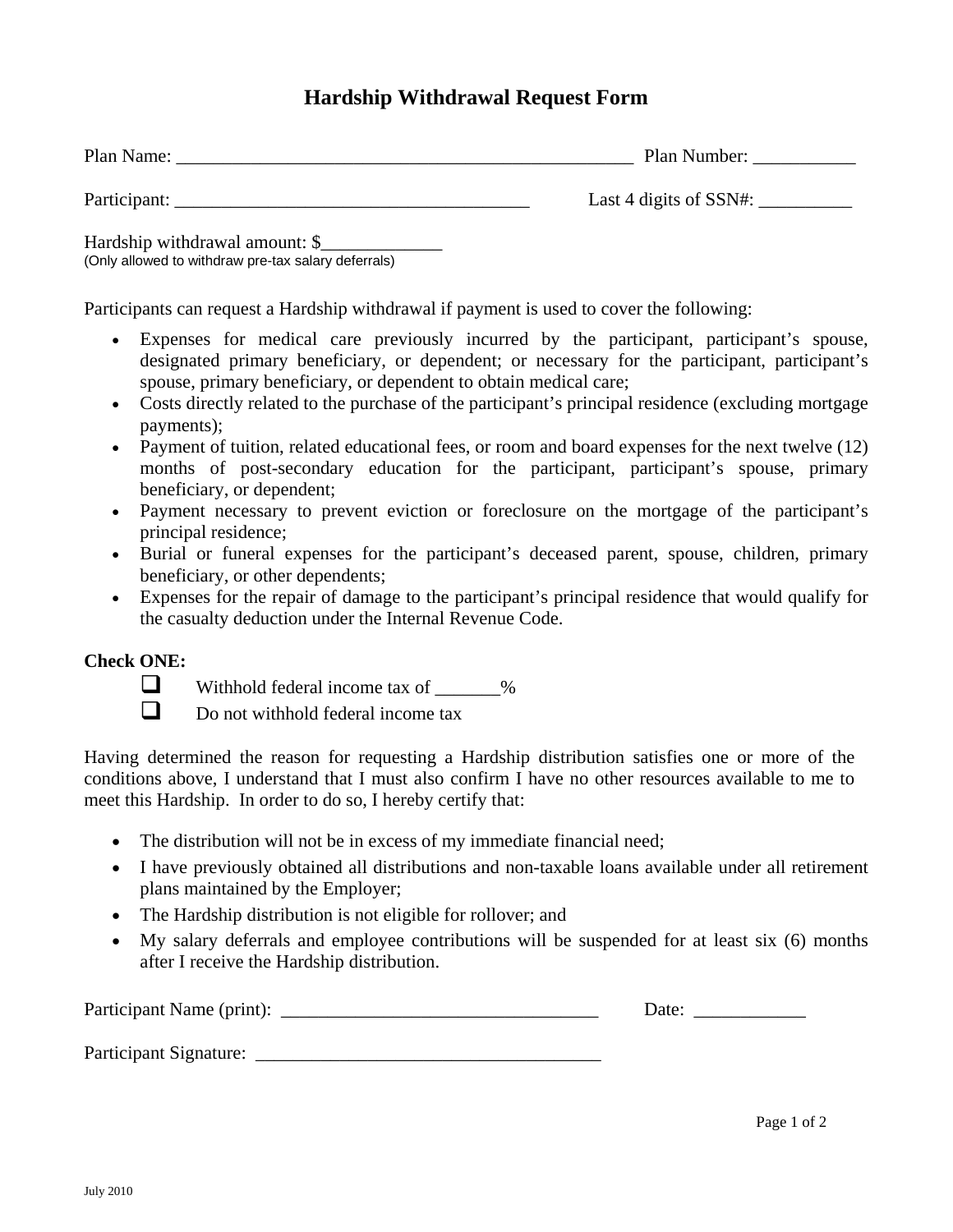## **Hardship Withdrawal Request Form (continued)**

### *Information below to be completed by the plan trustee:*

As plan trustee, I certify that I have:

- Obtained verification that the employee named above has met the requirements for an eligible Hardship withdrawal and confirmed the participant does not have other resources available to satisfy the Hardship distribution.
- Provided the participant named above with a copy of the Special Tax Notice Regarding Plan Payments.

Please check the below box to certify you are aware of the suspension rule pertaining to Hardship distributions. Neglecting to check this box may cause a delay in processing the Hardship withdrawal.

 **As trustee, I understand the participant's elective contributions and employee contributions must be suspended for at least six (6) months after receiving a Hardship distribution. I will notify Payroll to stop withholding elective contributions and employee contributions from the participant's paycheck for the next six months.** 

Indicate below if you prefer to have the check sent directly to the participant's address.

\_\_\_\_\_ \*Please send the distribution check directly to the participant's address. I am aware that I will not receive a copy of the check for my records. **(This option requires the trustee's signature to have a medallion guarantee. If not provided, the distribution check will be mailed to the plan trustee.)** 

\*Participant's Address: \_\_\_\_\_\_\_\_\_\_\_\_\_\_\_\_\_\_\_\_\_\_\_\_\_\_\_\_\_\_\_\_\_ (Street)

\_\_\_\_\_\_\_\_\_\_\_\_\_\_\_\_\_\_\_\_\_\_\_\_\_\_\_\_\_\_\_\_\_ (City, State, Zip)

*A medallion signature guarantee from the trustee is required if the value of the distribution exceeds \$50,000, or if you want the check sent directly to the participant's address. Eligible guarantors include:* 

*Savings and loans Credit unions* 

*Commercial banks Trust companies Savings banks Member firms of a national stock exchange* 

*Please note: a notary public is not an acceptable provider of medallion signature guarantees. The guarantee stamp must be an original; copies are not acceptable and cannot be faxed to Prime Plan Solutions.* 

| <b>Trustee Name</b><br>$\phi$ (print):<br>$\cdots$ |  |  |
|----------------------------------------------------|--|--|
|                                                    |  |  |

Trustee Signature: \_\_\_\_\_\_\_\_\_\_\_\_\_\_\_\_\_\_\_\_\_\_\_\_\_\_\_\_\_\_\_\_\_\_\_\_\_\_\_

**If distribution check is to be delivered to the plan trustee, then fax the completed form to Prime Plan Solutions at 816-218-0079.**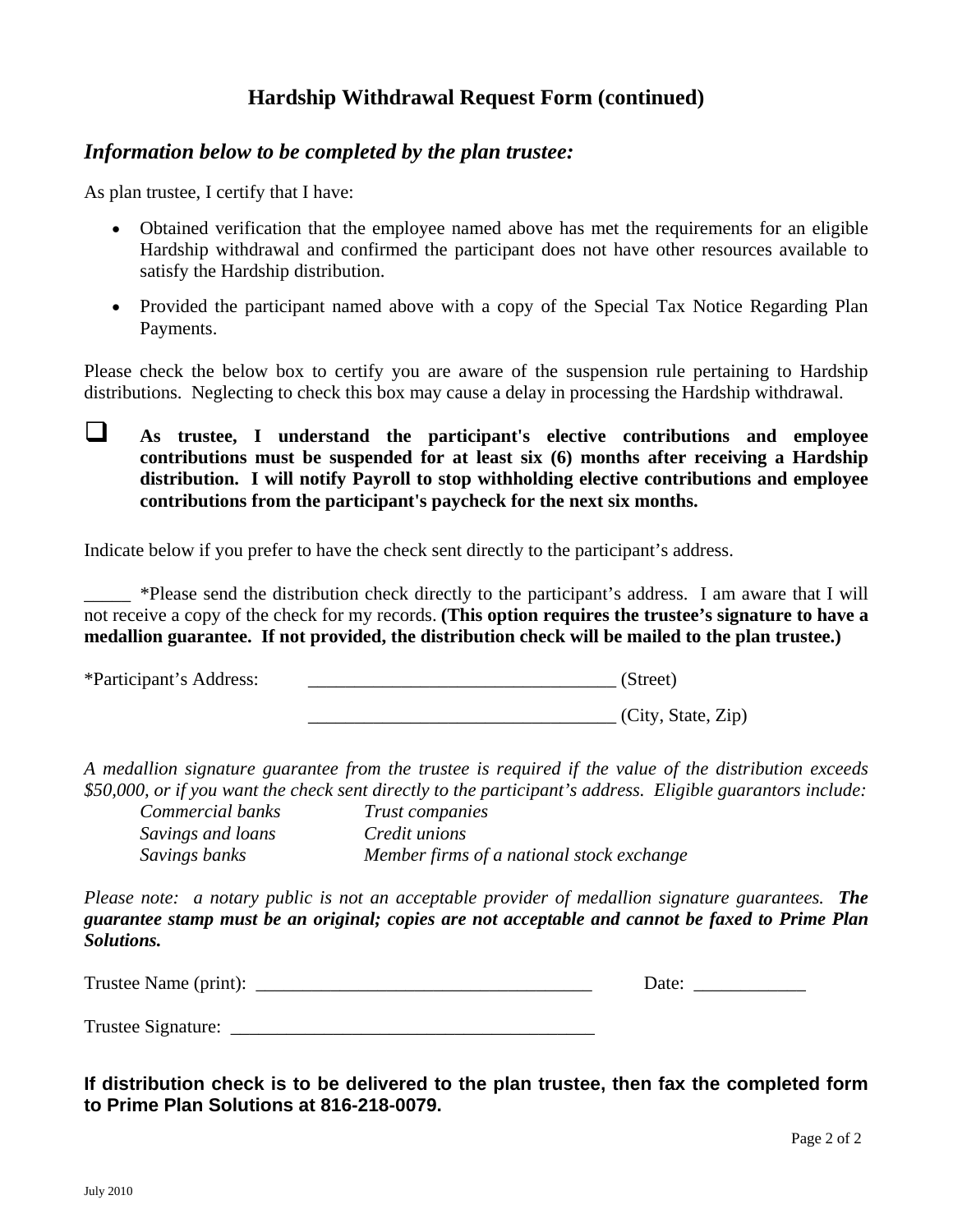### **TO THE PLAN ADMINISTRATOR:**

#### **SPECIAL TAX NOTICE REGARDING PLAN PAYMENTS**

If the amount to be distributed from the Plan exceeds \$200, the Plan Administrator is required to provide the SPECIAL TAX NOTICE REGARDING PLAN PAYMENTS during the 30 to 180 day period preceding the distribution date. The notice explains the potential tax treatment of a distribution, and of required withholding with respect to certain distributions.

The Plan generally may not make a distribution earlier than 30 days after the Plan Administrator gives the notice. However, the participant may waive the 30-day minimum notice period by an affirmative election. The Plan Administrator may treat a participant's election made before the end of the 30-day notice period as a waiver of the remaining notice period and may make distribution before the notice period ends.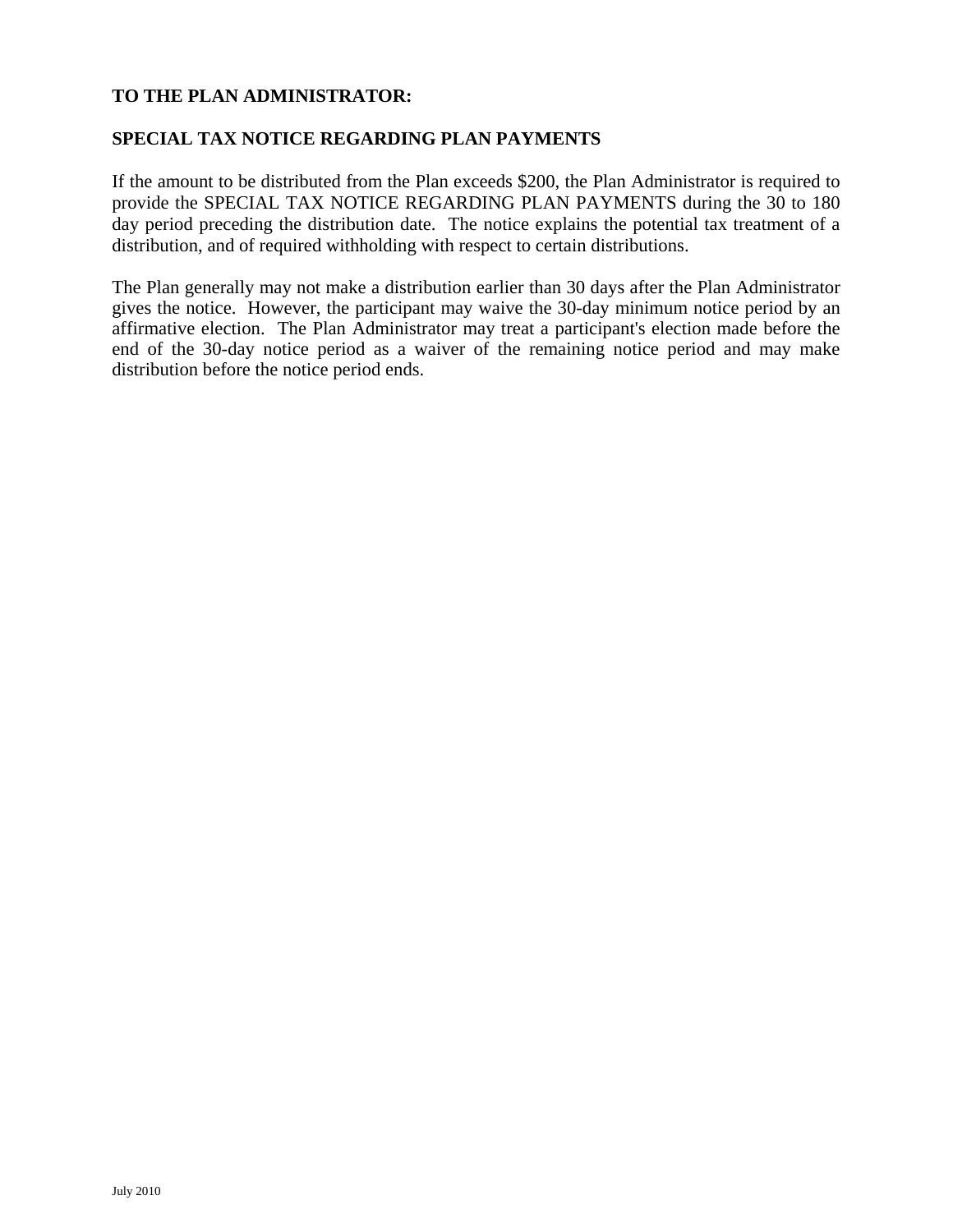## **SPECIAL TAX NOTICE REGARDING PLAN PAYMENTS (FOR PARTICIPANT)**

**\_\_\_\_\_\_\_\_\_\_\_\_\_\_\_\_\_\_\_\_\_\_\_\_\_\_\_\_\_\_\_\_\_\_\_\_\_\_\_\_\_\_\_\_ 401(k) Plan** 

This notice explains how you can continue to defer federal income tax on your retirement plan savings in the Plan and contains important information you will need before you decide how to receive your Plan benefits. All references to "the Code" are references to the Internal Revenue Code of 1986, as amended. This notice summarizes only the federal (not state or local) tax rules which apply to your distribution. Because these rules are complex and contain many conditions and exceptions which we do not discuss in this notice, you may need to consult with a professional tax advisor before you receive your distribution from the Plan.

### **A. TYPES OF PLAN DISTRIBUTIONS**

**Eligibility for rollover.** The Code classifies distributions into two types: (1) distributions you may roll over ("eligible rollover distributions") and (2) distributions you may not roll over. (See "Distributions not eligible for rollover." below.) You may also receive a distribution where part of the distribution is an eligible rollover distribution and part is not eligible for rollover. An eligible rollover distribution is a payment by you or the Plan Administrator of all or part of your benefit to another plan or IRA that allows you to continue to postpone taxation of that benefit until it is paid to you. The Plan Administrator will assist you in identifying which portion of your distribution is an eligible rollover distribution and which portion is not eligible for rollover.

**Plans that may accept a rollover.** You may roll over an eligible rollover distribution (other than Roth deferrals and earnings) to a Roth IRA (provided that for distributions before January 1, 2010, your adjusted gross income for the taxable year of the distribution does not exceed \$100,000), a traditional IRA or an eligible employer plan that accepts rollovers. An "eligible employer plan" includes a plan qualified under Code Section 401(a), including a 401(k) plan, profit sharing plan, defined benefit plan, stock bonus plan (including an ESOP), and money purchase plan; a Section 403(a) annuity plan; a 403(b) plan; and an eligible Section 457(b) plan maintained by a governmental employer (governmental 457 plan). Special rules apply to the rollover of after-tax contributions and Roth deferrals. See "After-tax contributions" and "Roth deferrals" below. YOU MAY NOT ROLL OVER ANY DISTRIBUTION TO A SIMPLE IRA OR A COVERDELL EDUCATION SAVINGS ACCOUNT (FORMERLY KNOWN AS AN EDUCATIONAL IRA).

**Deciding where to roll over a distribution.** An eligible employer plan is not legally required to accept a rollover. Before you decide to roll over your payment to another employer plan, you should find out whether the plan accepts rollovers and, if so, the types of distributions it accepts as a rollover. Even if a plan accepts rollovers, it might not accept rollovers of certain types of distributions, such as after-tax amounts. If this is the case, and your distribution includes after-tax amounts, you may wish instead to roll over your distribution to an IRA or to split your rollover amount between the employer plan in which you will participate and an IRA. You should also find out about any documents you must complete before a "receiving" plan or IRA sponsor will accept a rollover. If an employer plan accepts your rollover, the plan may restrict subsequent distributions of the rollover amount or may require your spouse's consent for any subsequent distribution. A subsequent distribution from the plan that accepts your rollover may also be subject to different tax treatment than distributions from this Plan. Check with the administrator of the plan that is to receive your rollover, regarding subsequent distributions and taxation of the amount you will roll over, prior to making the rollover.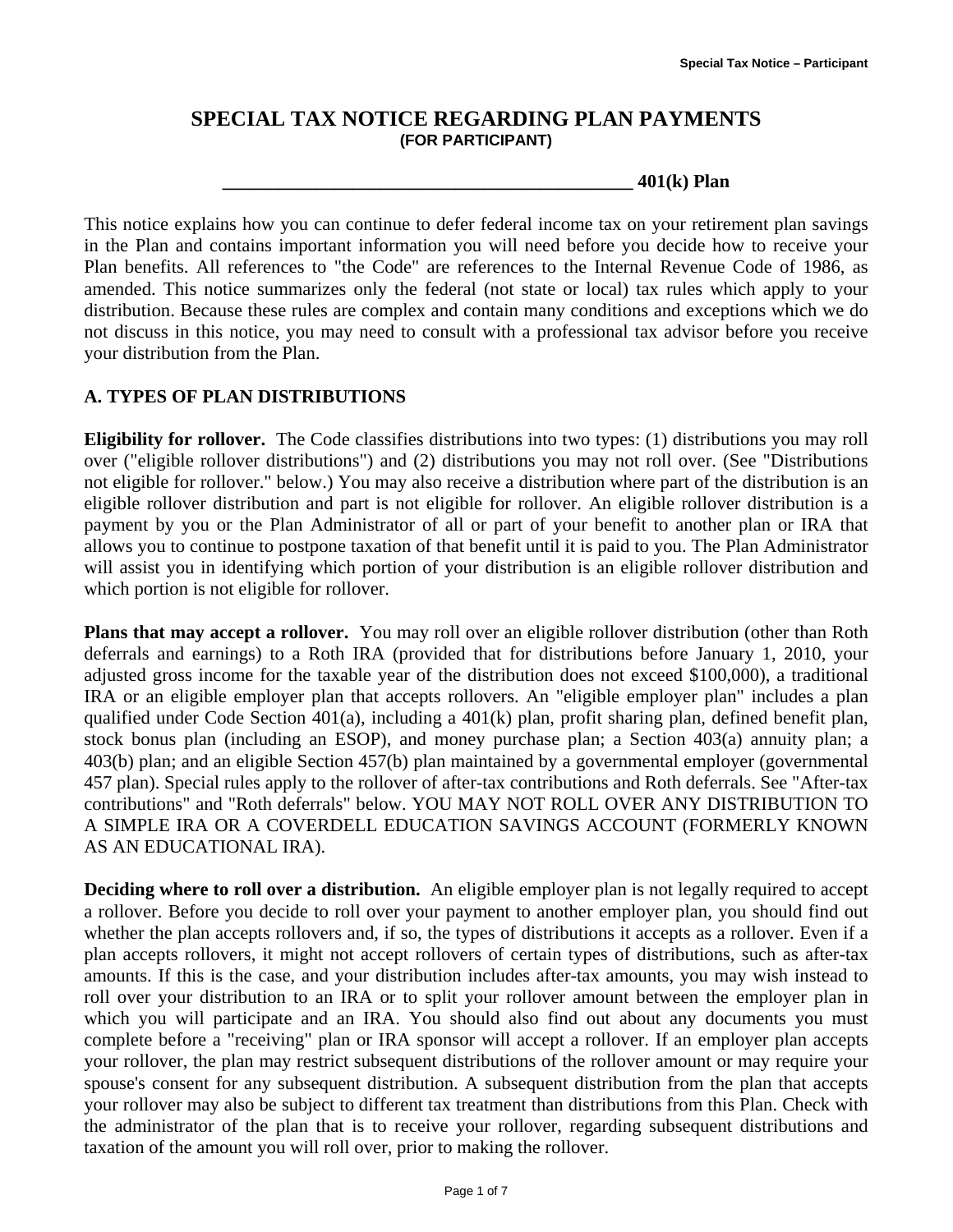**Distributions not eligible for rollover.** An eligible rollover distribution means any distribution to you of all or any portion of your account balance under the Plan except the following:

*Required minimum distributions.* Beginning in the year in which you retire or reach age 70 1/2 (whichever is later), the Code may require the Plan to make "required minimum distributions" to you. You may not roll over the required minimum distributions. Special rules apply if you own more than 5% of the Employer.

*Corrective distributions.* You may not roll over a distribution from the Plan to correct a failed nondiscrimination test or because legal limits on certain contributions were exceeded.

*Substantially equal periodic payments.* You may not roll over a distribution if it is part of a series of substantially equal payments made at least once a year and which will last for: (1) your lifetime (or your life expectancy), (2) your lifetime and your beneficiary's lifetime (or life expectancies), or (3) a period of 10 years or more.

*Hardship distributions*. A hardship distribution is not eligible for rollover.

#### **After-tax contributions (other than Roth deferrals).**

*After-tax/rollover into an IRA*. You may roll over after-tax contributions, if any, to an IRA either directly or indirectly. For distributions before January 1, 2010, you may roll over your after-tax contributions to a Roth IRA, provided your adjusted gross income for the taxable year of the distribution does not exceed \$100,000. The Plan Administrator will assist you in identifying how much of your payment is the taxable portion and how much is the after-tax portion. If you roll over after-tax contributions to an IRA, it is your responsibility to keep track of, and report to the IRS on the applicable forms, the amount of these after-tax contributions. This will enable you to determine the nontaxable amount of any future distributions from the IRA. Once you roll over your after-tax contributions to an IRA, you may NOT later roll over those amounts to an employer plan, but may roll over your after-tax contributions to another IRA.

*After-tax/rollover into an employer plan*. You may DIRECTLY roll over after-tax contributions, if any, from the Plan to another qualified plan (including a defined benefit plan) or to a 403(b) plan if the other plan will accept the rollover and provides separate accounting for amounts rolled over, including separate accounting for the after-tax employee contributions and earnings on those contributions. You may NOT roll over after-tax contributions from the Plan to a Section 403(a) annuity plan, or to a governmental 457 plan. If you want to roll over your after-tax contributions to an employer plan that accepts these rollovers, you cannot have the after-tax contributions paid to you first. You must instruct the Plan Administrator to make a direct rollover on your behalf. Also, you may not first roll over after-tax contributions to an IRA and then roll over that amount into an employer plan.

**Roth deferrals.** You may roll over an eligible rollover distribution that consists of Roth deferrals (and earnings) ONLY to another Roth 401(k) plan (by a direct rollover), to a Roth 403(b) plan (by a direct rollover), provided the Roth 401(k) plan or the Roth 403(b) plan will accept the rollover, or to a Roth IRA (either by a direct rollover or by a 60-day rollover). In any of these direct rollovers, the distribution may be a "qualified Roth distribution" or may be a Roth distribution that is not qualified. See Section C. "Taxation of Roth deferrals." below. If you are completing a 60-day rollover to a qualified plan or to a 403(b) plan, you only may roll over the taxable portion of a non-qualified Roth distribution. See Section C. "Taxation of Roth deferrals" and "60-day rollover option" below.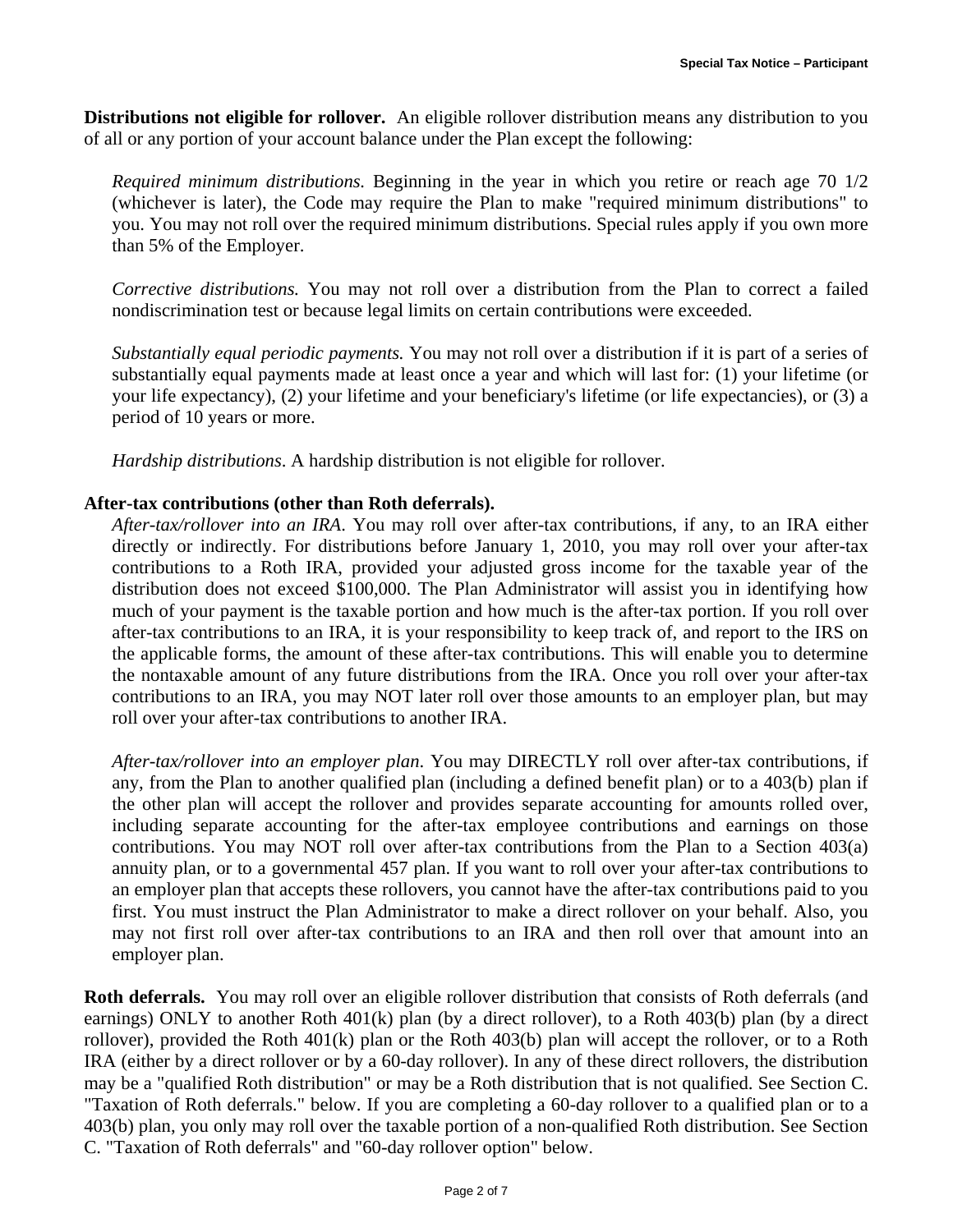**30-Day Notice Period/Waiver.** After receiving this notice, you have at least 30 days to consider whether to receive your distribution or have the distribution directly rolled over. If you do not wish to wait until this 30-day notice period ends before your election is processed, you may waive the notice period by making an affirmative election indicating whether or not you wish to make a direct rollover. Your distribution then will be processed in accordance with your election as soon as practical after the Plan Administrator receives your election.

#### **B. DIRECT ROLLOVER**

**Direct rollover process.** You may elect a direct rollover of all or any portion of an eligible rollover distribution. If you elect a direct rollover, the Plan Administrator will pay the eligible rollover distribution directly to your IRA or to another eligible employer plan (to a Roth IRA or to a qualified plan in the case of a distribution of Roth deferrals) which you have designated. For the cash portion of your distribution, if any, the Plan Administrator may give you a check negotiable by the trustee or custodian of the recipient eligible employer plan or IRA. You must deliver the check to that trustee/custodian. A direct rollover amount is not subject to taxation at the time of the rollover, unless the direct rollover is from a pre-tax account to a Roth IRA. Except for a direct rollover of a pre-tax amount to a Roth IRA, the taxable portion of your direct rollover will be taxed later when you take it out of the IRA or the eligible employer plan. Depending on the type of plan, the later distribution may be subject to *different tax treatment* than it would be if you received a taxable distribution from this Plan. If you elect a direct rollover, your election form must include identifying information about the recipient IRA or plan.

**Treatment of periodic distributions.** If your Plan distribution is a series of payments over a period of less than ten years, each payment is an eligible rollover distribution. Your election to make a direct rollover will apply to all payments unless you advise the Plan Administrator of a change in your election. The Plan might not let you choose a direct rollover if your distributions for the year are less than \$200.

**Splitting a distribution/small distributions.** If your distribution exceeds \$500, you may elect a direct rollover of only a part of your distribution, provided the portion directly rolled over is at least \$500. If your distribution is \$500 or less, you must elect either a direct rollover of the entire amount or payment of the entire amount. The Plan might not let you choose a direct rollover if your distributions for the year are less than \$200.

**Change in tax treatment resulting from a direct rollover.** The tax treatment of any payment from the eligible employer plan or IRA receiving your direct rollover might be different than if you received your benefit in a taxable distribution directly from the Plan. For example, if you were born before January 1, 1936, you might be entitled to ten-year averaging or capital gain treatment, as explained below. However, if you roll over your benefit to a 403(b) plan, a governmental 457 plan, or an IRA, your benefit will no longer be eligible for that special treatment. See the sections below entitled "10% penalty tax if you are under age 59 1/2" and "Special tax treatment if you were born before 1936."

**Taxation of direct rollover of pre-tax distribution to Roth IRA.** If you directly roll over a pre-tax distribution to a Roth IRA, the taxable portion of the distribution is subject to taxation for the taxable year in which the distribution occurs (except that a special taxation rule applies to distributions during 2010 that you roll over to a Roth IRA, under which the distribution is subject to taxation ratably during 2011 and 2012). For distributions before January 1, 2010, you may not roll over a distribution from a pre-tax account to a Roth IRA if your adjusted gross income for the taxable year exceeds \$100,000.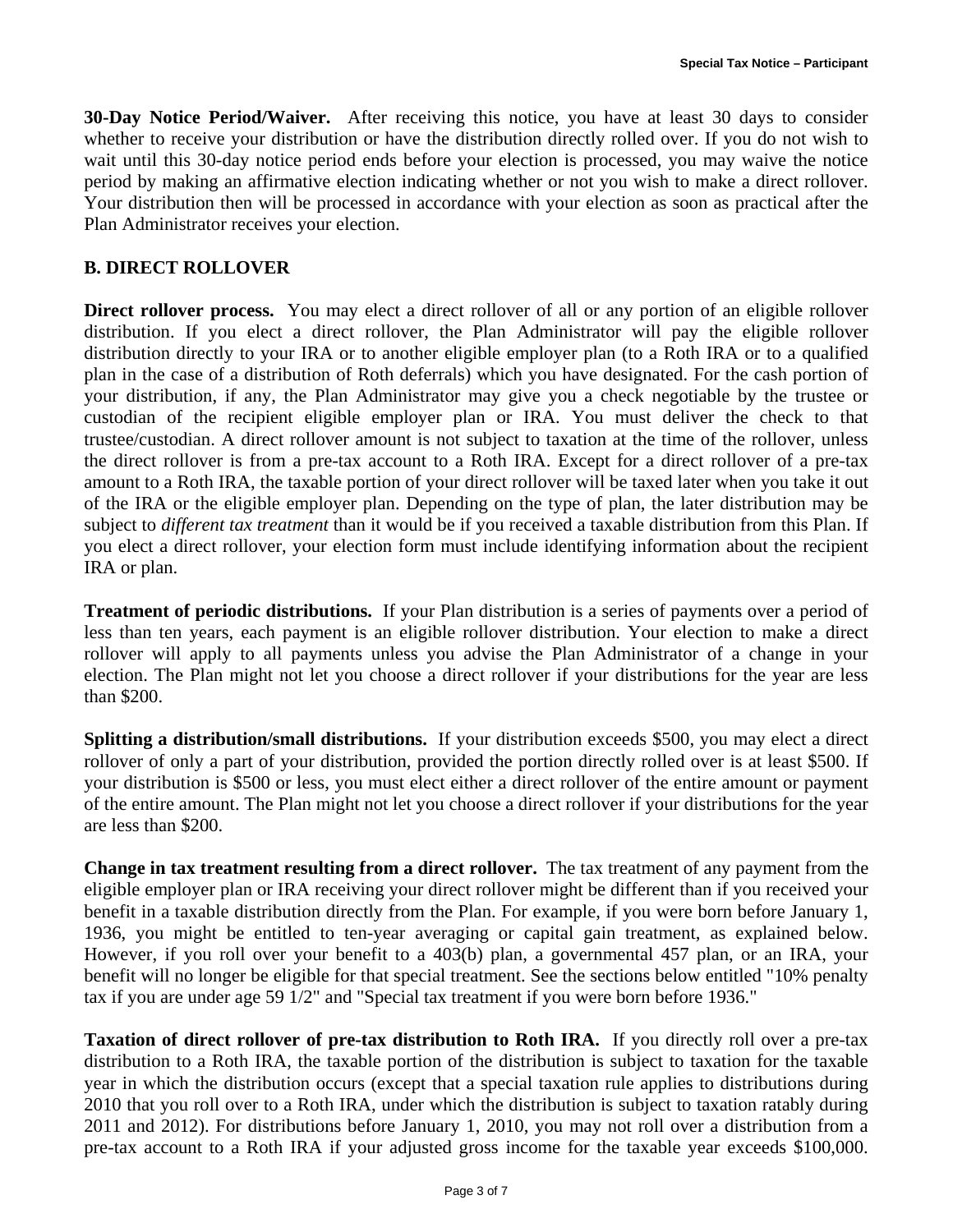However, the adjusted gross income limit on direct rollovers from a pre-tax account to a Roth IRA does not apply to distributions you roll over after December 31, 2009.

#### **C. DISTRIBUTIONS YOU RECEIVE**

**Taxation of eligible rollover distributions.** The taxable portion of an eligible rollover distribution which you elect to receive is taxable to you in the year you receive it unless, within 60 days following receipt, you roll over the distribution to an IRA or to another eligible employer plan.

**Taxation of Roth deferrals.** If your distribution includes Roth deferrals, the taxation of the Roth deferrals depends on whether or not the distribution is a qualified distribution. For a distribution of Roth deferrals to be a qualified distribution, you must have satisfied two requirements: (1) the distribution must occur on or after the date you attain age 59 1/2, on or after the date of your death, or on account of your being disabled; and (2) the distribution must occur after the end of the 5th calendar year beginning with the first calendar year for which you made Roth deferrals to the Roth 401(k) plan. If the distribution of Roth deferrals is a qualified distribution, then neither the deferrals nor the earnings distributed on the deferrals will be taxable to you. If the distribution is not a qualified distribution, then the portion of the distribution representing your Roth deferrals will not be taxable to you, but the portion of the distribution representing earnings on the Roth deferrals will be taxable to you in the year you receive the distribution, unless within 60 days following receipt, you roll over the distribution to a Roth IRA, or you roll over the earnings on the Roth deferrals to a qualified plan or to a 403(b) plan, as explained under "60-day rollover option" below.

**Withholding on eligible rollover distributions.** The taxable portion of your eligible rollover distribution is subject to 20% federal income tax withholding. You may not waive this withholding. For example, if you elect to receive a taxable eligible rollover distribution of \$5,000, the Plan will pay you only \$4,000 and will send to the IRS \$1,000 as income tax withholding. You will receive a Form 1099-R from the Plan reporting the full \$5,000 as a distribution from the Plan. The \$1,000 withholding amount applies against any federal income tax you may owe for the year. The direct rollover is the *only* means of avoiding this 20% withholding.

**60-day rollover option.** The direct rollover explained in Section B above is not the only way to make a rollover. If you receive payment of an eligible rollover distribution, you may still roll over all or any portion of the distribution to an IRA or to another eligible employer plan that accepts rollovers, except that to the extent the distribution consists of Roth deferrals and earnings on the Roth deferrals. You may roll over the Roth deferrals and earnings on the Roth deferrals to a Roth IRA, or you may roll over only the taxable earnings (if any) on the Roth deferrals (but not the Roth deferrals) to a Roth 401(k) plan or to a Roth 403(b) plan. If you decide to roll over the distribution, *you must make the rollover within 60 days of your receipt of the payment.* The portion of your distribution which you elect to roll over is not subject to taxation until you receive distributions from the IRA or eligible employer plan, except that a rollover of a distribution from a pre-tax account to a Roth IRA is subject to taxation in the taxable year in which the distribution occurs.

You may roll over 100% of your eligible rollover distribution even though the Plan Administrator has withheld 20% of the distribution for income tax withholding. If you elect to roll over 100% of the distribution, you must obtain *other money* within the 60-day period to contribute to the IRA or eligible employer plan to replace the 20% withheld. If you elect to roll over only the 80% which you receive, the 20% withheld will be subject to taxation.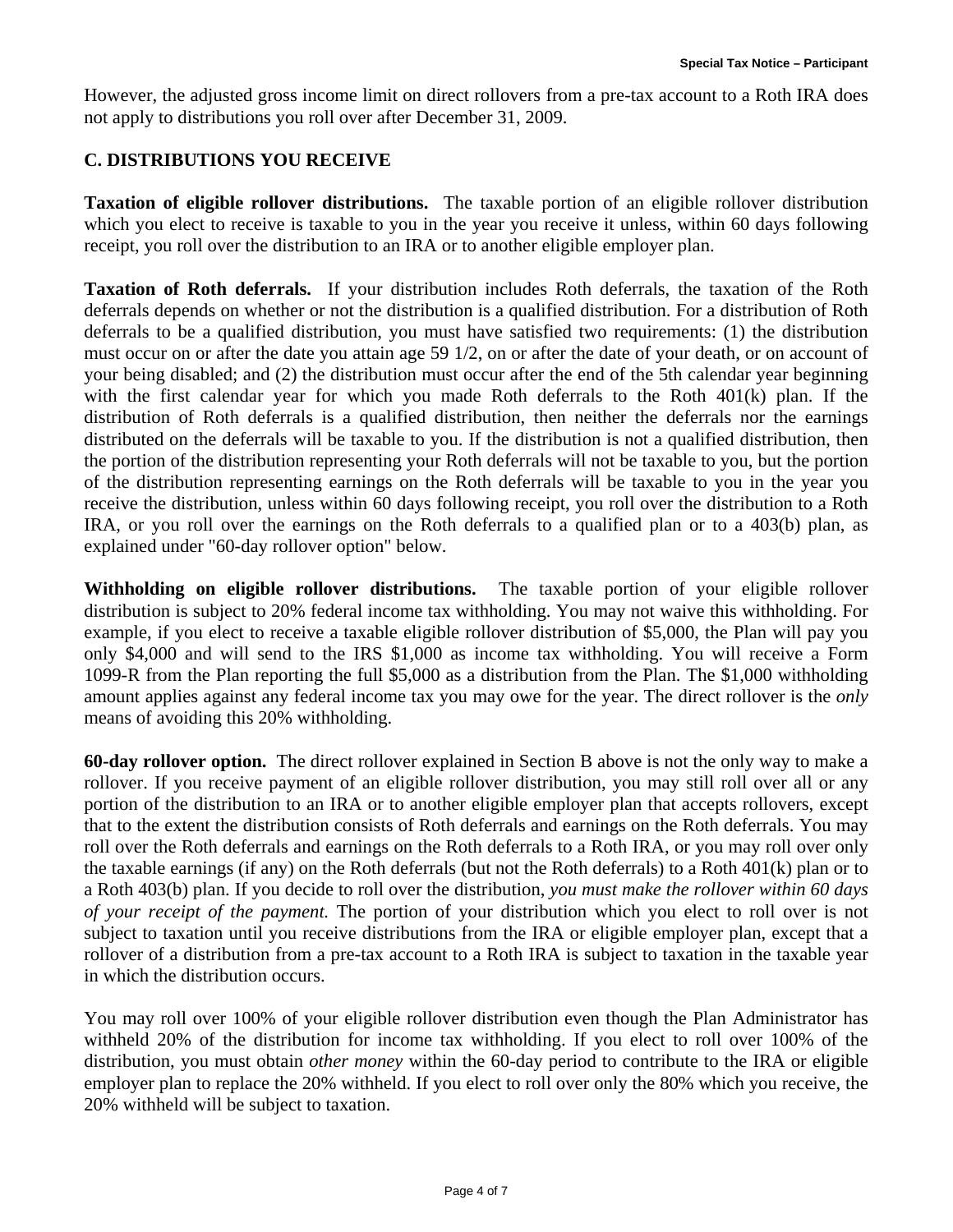*Example.* Assume the taxable portion of your eligible rollover distribution is \$5,000, and you do not elect a direct rollover. The Plan pays you \$4,000, withholding \$1,000 for income taxes. However, assume within 60 days after receiving the \$4,000 payment, you decide to roll over the entire \$5,000 distribution. To make the rollover, you will roll over the \$4,000 you received from the Plan and you will contribute \$1,000 from other sources (your savings, a loan, etc.). In this case, you will not have any tax liability with respect to the Plan distribution. The Plan will report a \$5,000 distribution for the year and you will report a \$5,000 rollover. When you file your income tax return, you may receive a refund of the \$1,000 withheld. If you roll over only the \$4,000 paid from the Plan, the \$1,000 you do not roll over is taxable. In addition, the \$1,000 you do not roll over may be subject to a 10% penalty tax. See "10% penalty tax if you are under age 59 1/2" below. When you file your income tax return, you still may receive an income tax refund, but the refund likely will be smaller because \$1,000 of the distribution is taxable.

**Withholding on distributions not eligible for rollover.** The 20% withholding described above does not apply to any taxable portion of your distribution that is *not* an eligible rollover distribution. You may elect whether to have federal income tax withholding apply to that portion. If you do not wish to have any income taxes withheld on that portion of your distribution, or if you wish to have an amount other than 10% withheld, you will need to sign and date IRS Form W-4P, checking the box opposite line 1. The Plan Administrator will provide you with Form W-4P if your distribution includes an amount that does not constitute an eligible rollover distribution. If you do *not* return the Form W-4P to the Plan Administrator prior to the distribution, the Plan Administrator will treat the failure to return the form as an *affirmative election* to have 10% withholding apply.

**10% penalty tax if you are under age 59 1/2.** If you receive a distribution from the Plan before you reach age 59 1/2 and you do not roll over the distribution, the taxable portion of your distribution is subject to a 10% penalty tax in addition to any federal income taxes unless an exception applies. For example, the 10% penalty tax does not apply if you separate from service with the Employer during or after the year in which you attain age 55, and then receive a distribution. See IRS Form 5329 for more information on the 10% penalty tax.

The 10% penalty tax will not apply to distributions from a governmental 457 plan, except to the extent the distribution (including earnings) is attributable to an amount you rolled over *to* that plan from another type of eligible employer plan or IRA. Any amount rolled over *from* a governmental 457 plan to another type of eligible employer plan or to a traditional IRA will become subject to the additional 10% tax if it is distributed to you before you reach age 59 1/2, unless one of the exceptions applies.

**Special tax treatment if you were born before 1936.** If your distribution is a "lump-sum distribution," and you were born before 1936, you may elect special tax treatment, but only if you do not roll over any part of the lump-sum distribution. If you roll over only a portion of your distribution to an IRA, a governmental 457 plan, or a 403(b) plan, this special tax treatment is not available for the rest of the payment. A lump-sum distribution is payment of your entire vested account balance (including any nontaxable portion of your distribution) under the Plan (and certain similar plans maintained by the Employer) that is made within one calendar year. If you are not a self-employed individual, the distribution must occur after you attain age 59 1/2 or after you have separated from service with the Employer. For a self-employed individual, a lump-sum distribution must occur after the self-employed individual attains age 59 1/2 or becomes disabled.

*Ten-year averaging*. If you receive a lump-sum distribution and you were born before 1936, you can make a one-time election to figure the tax on the lump-sum distribution under "10-year averaging" using 1986 tax rates. Ten-year averaging often reduces the tax you owe.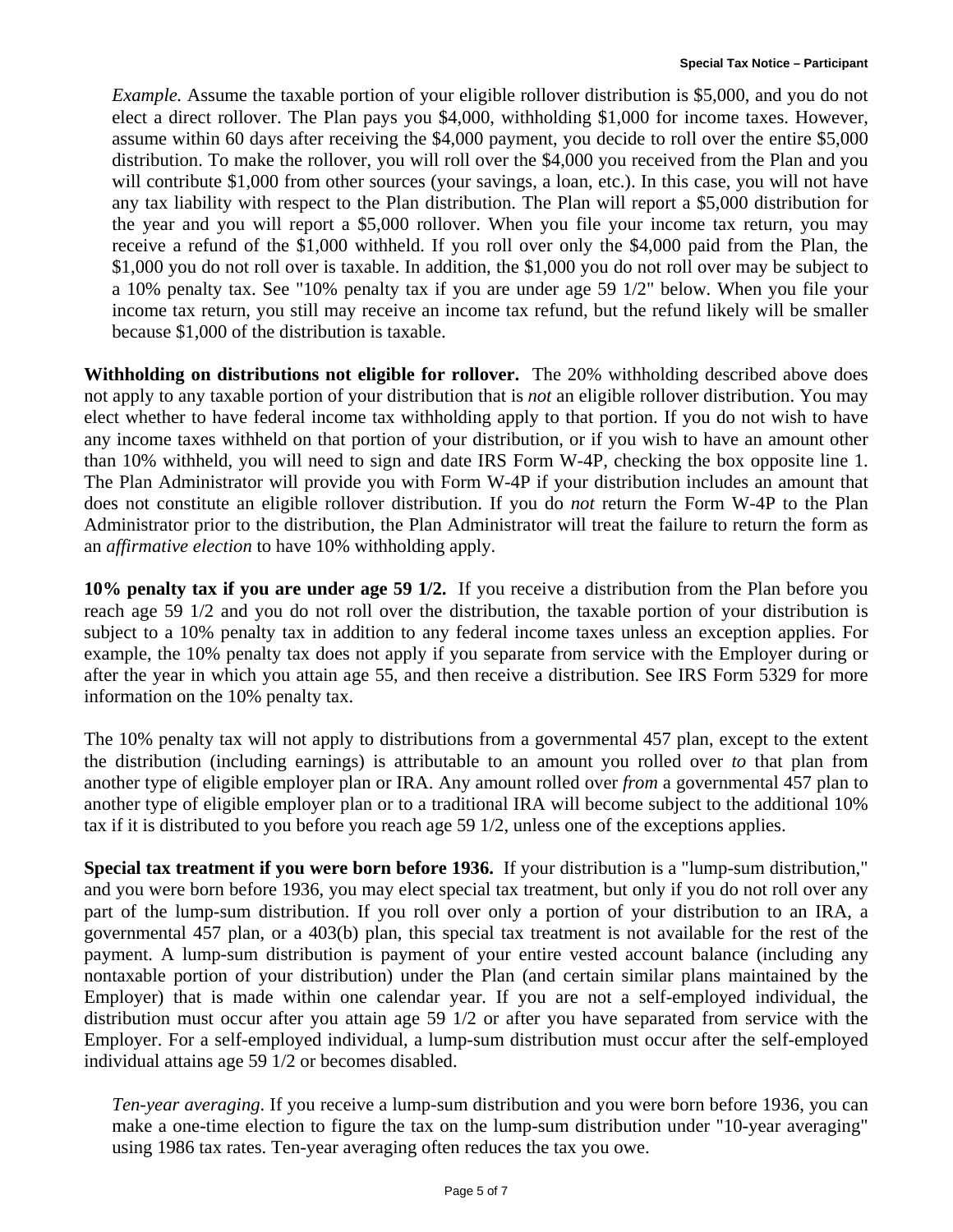*Capital gain treatment*. If you receive a lump-sum distribution, you were born before 1936 *and* you were a participant in the Plan before 1974, you may elect to have the part of your lump-sum distribution attributable to your pre-1974 participation taxed as long-term capital gain at a rate of 20%.

*Income averaging election and limitations.* You must have completed at least five years of active participation in the Plan for special tax treatment to apply to the lump-sum distribution election. You may elect special tax treatment, known as income averaging, by filing IRS Form 4972 with your income tax return. The instructions to Form 4972 provide further details regarding the reporting of your lump-sum distribution and describe the rules for determining whether a distribution qualifies as a lump-sum distribution. As a general rule, you may not elect income averaging for a lump-sum distribution if you elected income averaging with respect to a prior lump-sum distribution you received after December 31, 1986, or after you had attained age 59 1/2. You may not elect this special tax treatment if you rolled amounts into this Plan from a 403(b) plan, from a governmental 457 plan or from an IRA not originally attributable to a qualified employer plan. You also may not elect income averaging if you previously rolled over another distribution from the Plan. Finally, you may not elect income averaging if you roll over your distribution to an IRA, a governmental 457 plan or a 403(b) plan, and then take a distribution from the IRA, plan or annuity.

**Government publications.** IRS Publication 575 and IRS Publication 590 provide additional information about the tax treatment of plan distributions and rollovers. These publications are available from your local IRS office, on the IRS's Internet Website at www.irs.gov, or by calling 1-800-TAX-FORMS.

**Employer Securities.** The Code provides a special rule for a distribution which includes Employer securities (*i.e.*, stock of the Employer). In order to take advantage of this special rule: (1) the distribution must qualify as a lump-sum distribution; or (2) the Employer stock must be attributable to after-tax employee contributions. Under this special rule, you have the option of not paying the tax on the "net unrealized appreciation" of the stock until you sell the stock. Net unrealized appreciation generally is the increase in the value of the Employer stock while the Plan held the stock. For example, if the Employer contributed Employer stock to your account when the stock was worth \$500 but the stock is worth \$800 when you receive it, you could elect not to pay the tax on the \$300 increase in value until you later sold the stock.

*Election against special rule.* You may elect not to have the special rule apply to net unrealized appreciation. If you elect not to apply the special rule, your net unrealized appreciation is taxable in the year of distribution, unless you roll over the stock. You may roll over the stock to an IRA or to another eligible employer plan in a direct rollover or a rollover which you make yourself. Generally, you no longer will be able to use the special rule for net unrealized appreciation if you roll over the stock to an IRA or to another eligible employer plan.

*Withholding requirements.* If you receive only Employer stock in a distribution that is eligible for rollover, withholding will not apply to the distribution. If you receive cash or property other than Employer stock, as well as Employer stock, in a distribution that is eligible for rollover, the Plan will base the 20% withholding amount on the entire taxable amount paid to you (including the value of the Employer stock determined by excluding the net unrealized appreciation). However, the amount withheld will not exceed the cash or property (excluding Employer stock) paid to you.